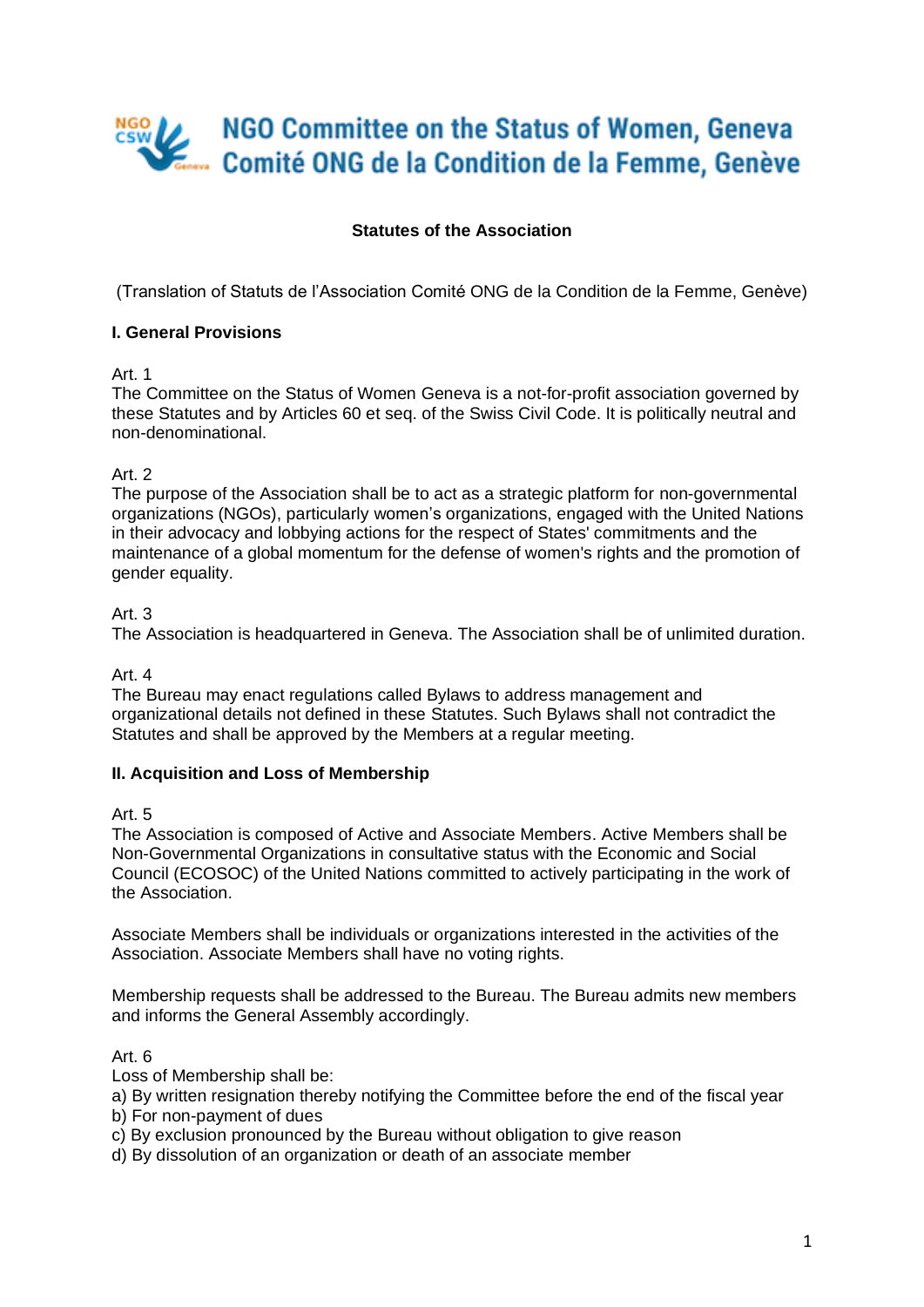# **III. General Assembly**

# Art. 7

The General Assembly shall be the Association's supreme decision-making authority. The General Assembly shall be held each year during the first four months of the calendar year. The notice of the General Assembly shall be given to members a minimum of two weeks in advance and shall include the Agenda, as well as all documents which pertain to it.

# Art<sub>8</sub>

The General Assembly shall exercise all rights which have not been expressly delegated to the Bureau of the Association. In particular, the General Assembly shall:

- Elect the members of the Bureau
- Become acquainted with the contents of the reports and financial statements for the year and vote on their adoption
- Approve the annual budget
- Designate an auditor and an alternate
- Fix the annual membership fees
- Decide on any amendment of the Articles of the Association (Statutes)
- Decide on the dissolution of the Association

Decisions shall be by simple majority of active members present with the exception of revision or amendment of the Statutes and dissolution of the Association (Art. 14 and 15).

Only current active members are eligible to vote. Each member has one vote. An extraordinary General Assembly may be called at any time at the request of the Bureau or 1/3 of the members.

# **IV. The Bureau**

#### Art. 9

The Bureau shall consist of a minimum of 3 members elected by the General Assembly: a president, a treasurer and a secretary.

Each Bureau member's term of office shall last for 3 years and is renewable once for the same position.

The Association is legally bound by the joint signature of 2 (two) being that of the President or Treasurer with one other member of the Bureau.

# Art. 10

The Committee members work on a volunteer basis and may only be reimbursed for their actual expenses and travel costs. Potential attendance fees cannot exceed those paid for official commissions. For activities beyond the usual function, each Committee member is eligible for appropriate compensation. Paid employees of the Association have only a consultative vote on the Bureau.